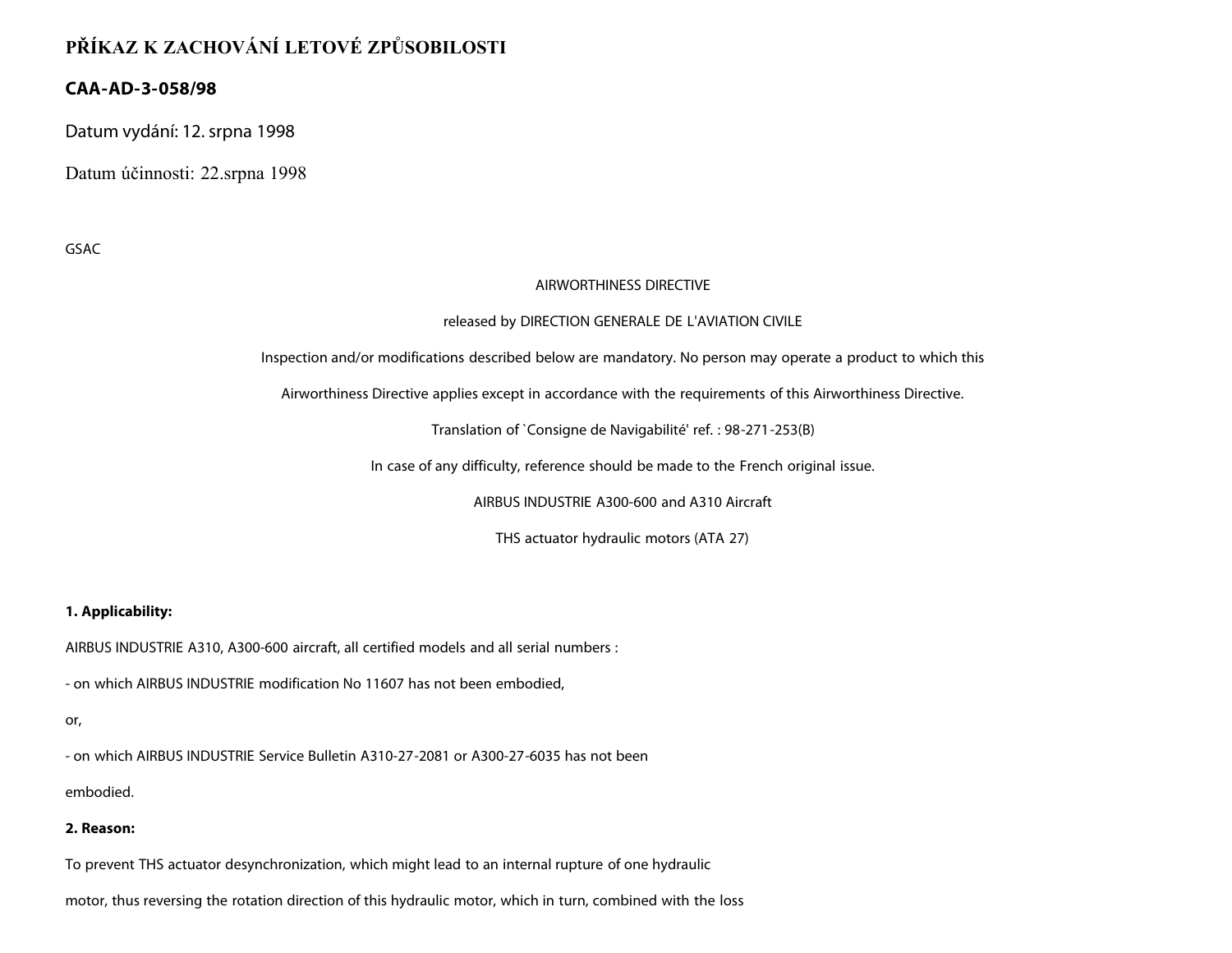of the hydraulic system associated with the other motor, would lead to the uncommanded movement of the actuator to its up or down end travel position.

#### **3. Action:**

1. Within 1,200 flight hours following the last functional test conducted in accordance with the instructions of AIRBUS INDUSTRIE A.O.T. No 27-21 Rev. 2, dated June 10, 1996, check the synchronization of the THS actuator hydraulic motors in accordance with the instructions of AIRBUS INDUSTRIE Service Bulletin A310-27-2088 or A300-27-6043, and repeat this check every 1,200 flight hours. Any check showing a desynchronization will be followed by the replacement of the hydraulic motors

(before the next flight), in accordance with the instructions of AIRBUS INDUSTRIE Service Bulletin

A310-27-2081 or A300-27-6035.

No further checks in accordance with this Airworthiness Directive are required after replacement of both hydraulic motors, in accordance with the instructions of AIRBUS INDUSTRIE Service Bulletin

A310-27-2081 or A300-27-6035.

2. The replacement of the hydraulic motors in accordance with the instructions of AIRBUS INDUSTRIE Service Bulletin A310-27-2081 or A300-27-6035 shall be carried out before February 29, 2000. Inform AIRBUS INDUSTRIE of all findings whatever they may be. **Ref.**: AIRBUS INDUSTRIE A.O.T. No 27-21 Rev. 2 dated 10/06/1996 AIRBUS INDUSTRIE Service Bulletin A310-27-2081 AIRBUS INDUSTRIE Service Bulletin A310-27-2088 AIRBUS INDUSTRIE Service Bulletin A300-27-6035 AIRBUS INDUSTRIE Service Bulletin A300-27-6043 (or any other later approved revision). This Airworthiness Directive replaces Airworthiness Directive 96-001-194(B)R3 dated 24/09/1997 and

97-081-217(B)R1 dated 11/03/1998.